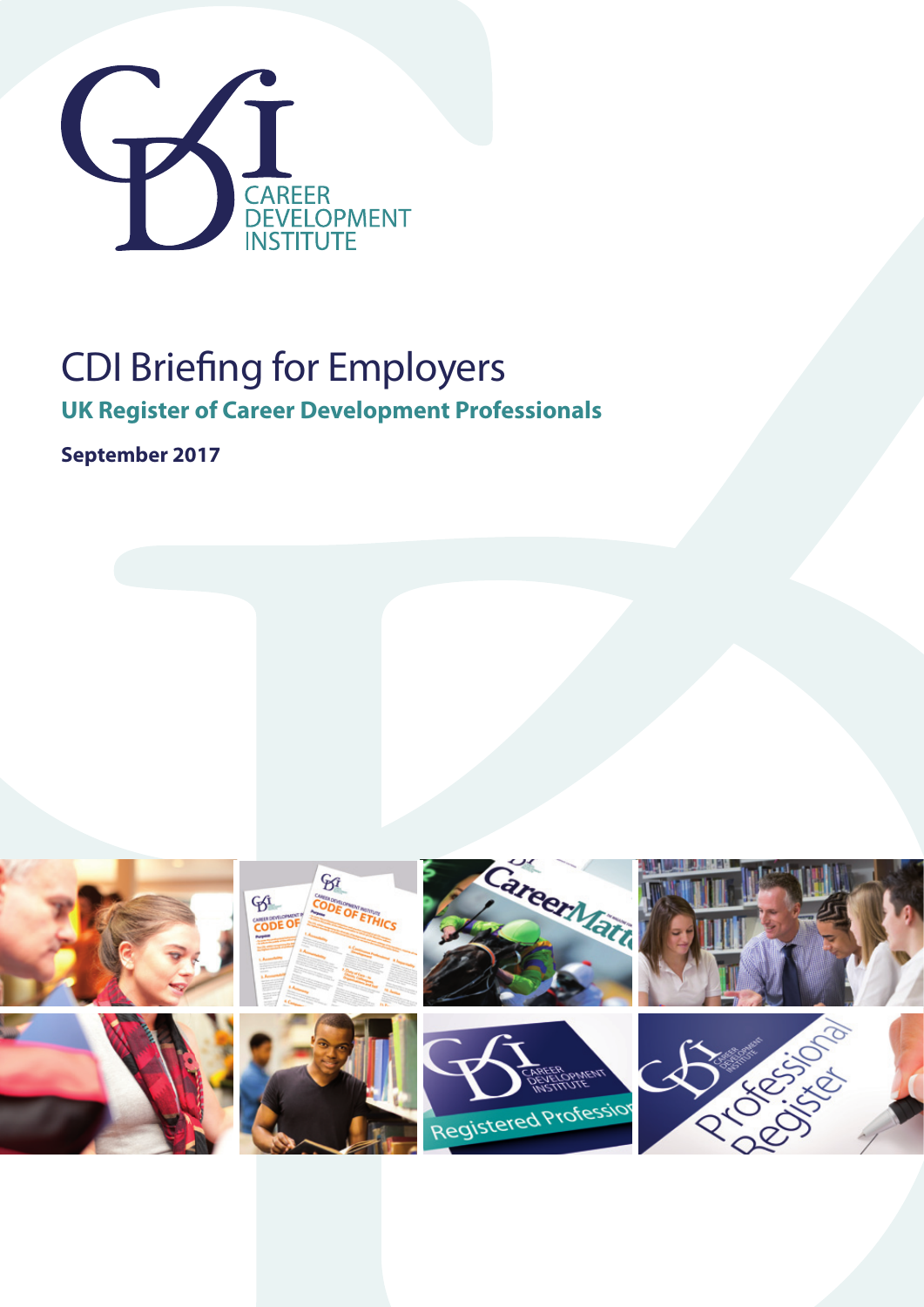# Briefing

**As a sector employer we feel sure that you will agree that your staff are your most important resource. You will also recognise that a qualified workforce, who maintain their CPD will provide the most effective support for your clients, and furthermore their skills will contribute to your organisation's profitability.** 

**This purpose of this briefing is to explain the UK Register of Career Development Professionals, the role of the Career Development Institute(CDI) in its regulation; the support provided by the CDI to registrants and the benefits to organisations of employing staff who are professionally qualified and on the Register.** 

Career Development is a unique and lifelong process for each individual of managing learning, work, and transitions in order to move forward and participate effectively in work and society. Successful career development is important to individuals' personal and economic well-being, social mobility and to the economy and society and thus makes a major contribution to social justice.

In a dynamic world with many challenges and opportunities for individuals and societies, assumptions about careers are being turned on their heads. It is no longer possible to rely on the career ladders and working patterns of the past. Young people and adults need to be competent career managers with the skills and knowledge to design their own career path, and the confidence to respond to career challenges and changing circumstances as they emerge.

**For young people and adults being able to access support from someone who is professionally qualified to help individuals develop these skills is vital.**

#### **The UK Register of Career Development Professionals (the Register)**

**Acknowledging that career development professionals in the twenty-first century require specialist skills and knowledge, whereas anyone can call themselves a Career Adviser/Coach or Consultant and provide services, without being qualified, being on the UK Register of Career Development Professionals (the Register) immediately conveys the message that this person is professionally qualified to practice.**

In order to meet the need to regulate the career development profession as identified in the Career Profession Task Force Report, *Towards a Strong Careers Profession (2010)*, the Government asked that a professional register be established so that clients and employers could see that those people on the Register are:

• professionally qualified in a career development subject to a minimum of QCF Level 6/SCQF level 11 and minimum of 60 credits



- adhere to a Code of Ethics and
- undertake and record a minimum of 25 hours CPD each year to maintain and develop their skills and knowledge.

An initial Register was set up in 2013 and the CDI has developed this further, so that today it stands as the sector equivalent of Chartered Status. We encourage registrants to promote their status by calling themselves a Registered Career Adviser/Coach/ Consultant; use the Registered Professional logo and the letters RCDP (Registered Career Development Professional) after their name.

Qualified teachers who have a role as a Careers Leader/Co-ordinator and hold one of the careers education qualifications approved by the CDI can also join the Register and call themselves a Registered Careers Leader/Co-ordinator. (They would however also need a career guidance qualification in order to provide personal career guidance to students.)

The reality is that the Register is of value to all practitioners, whichever part of the sector they work in, including managers and trainers. For example, private practitioners can advertise their services via the *Find a Career Development Professional* facility. Employed career advisers can also do this by adding their personal profile, listing the services offered by their company.

#### **Six reasons why demonstrating that your staff are professionally qualified is important**

- **1. Proving your staff are qualified:** Put simply, nobody would want to receive medical, legal or financial advice from a person who was not professionally qualified. Similarly everyone should expect that the person providing them with lifelong career development services, enabling them to make decisions about their future training, employment and working lives, would be equally well qualified.
- **2. Professional assurance:** Being able to state that your staff are professionally qualified and on the Register provides this reassurance to your clients and gives you a competitive edge over other providers whose staff are not professionally qualified and registered.
- **3. Evidencing a commitment to CPD which benefits the employee and the organisation:** Professional registration recognises standards of

**Career Development is a unique and lifelong process for each individual of managing learning, work, and transitions in order to move forward and participate effectively in work and society.**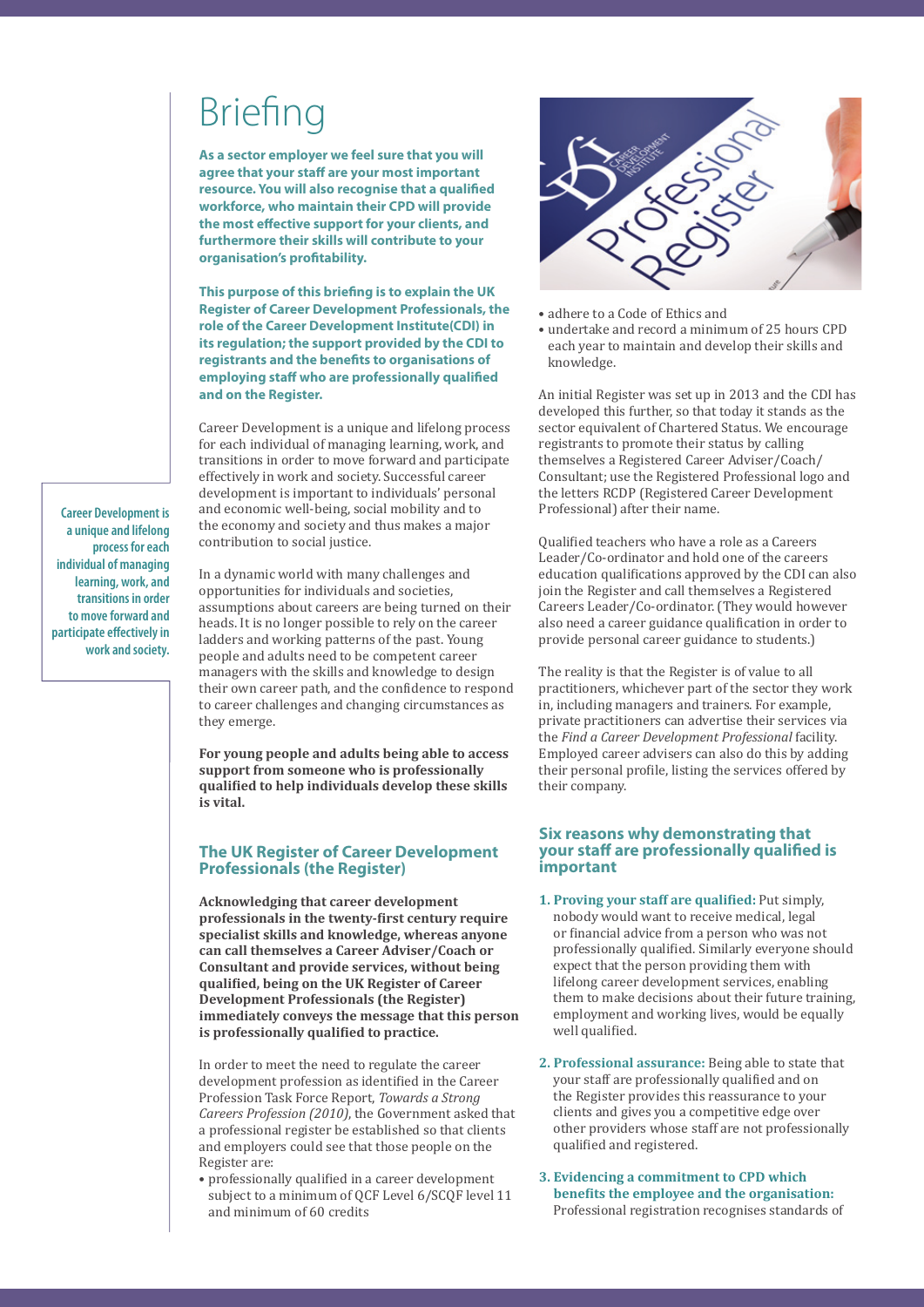excellence in the practice of career development. It commits employees to continuing professional development (CPD) and proves that employers are investing in the talent of their workforce. Through their professional networking, staff can stay abreast of developments in the sector and enable organisations to benefit from this information.

#### **4. Recognising the highest industry standards:**

Encouraging individuals to apply for professional registration recognises the skills and knowledge they bring to an organisation and their commitment to developing these through lifelong learning for the benefit of their clients and organisation.

**5. Messaging ethical practice:** Professional registrants also commit to the CDI Code of Ethics. Inspiring employees to become professionally registered sends a message about ethical standards and enhances your organisation's reputation through this commitment to ethical practice.

In an increasingly competitive world, being able to say that staff are on a professional register can help your organisation to stand out from the crowd when tendering for contracts and promoting activities.

### **Professional Qualifications**

As the guardian of the Register the CDI maintains a list of qualifications which are recognised as acceptable for entry. These are all at either graduate or post graduate level in career development subjects or in CDI deemed equivalents. Details can be found in the brochure at: http://www.thecdi.net/Professional-Register-

The most common ones held by people working in the sector are:

- Master's/Post Graduate Diploma in Career Guidance/Development/Management/Career Education and Coaching in which is nested the CDI awarded Qualification in Career Guidance/ Development
- Diploma in Career Guidance (Parts 1 & 2)
- NVQ Level 4 in Advice and Guidance or LDSS (pre 2011) plus QCF Level 6 units: Reflect on and improve professional practice, Career guidance theory and Use career and labour market information with clients (or equivalent HE modules).
- Master's/Post Graduate Diploma in Career Education, Information and Guidance in Higher Education
- QCF Level 6 Diploma in Career Guidance and Development

Importantly, all qualifications accepted for the Register cover the National Occupational Standards in Career Development.

# **Adherence to the CDI Code of Ethics**

In common with other professional roles in society, career development professionals adhere to the CDI Code of Ethics. This consists of twelve principles covering: Accessibility; Accountability; Autonomy; Competence; Confidentiality; Continuous Professional Development; Duty of Care – to clients, colleagues, organisations and self; Equality; Impartiality; Justice; Transparency and Trustworthiness.

Adherence to this Code of Ethics is supported by a framework for dealing with ethical issues and a series of illustrative case studies.

The CDI has a Discipline and Complaints Procedure to deal with any complaints which arise if a member is thought to have breached any of these principles.

#### **Maintaining and developing skills and knowledge**

As a professional, a registrant has a duty to maintain and develop their professional skills and knowledge throughout their working lives. The CDI encourages registrants to use the Blueprint of Learning Outcomes for Professional Roles in the Career Development Sector to ascertain areas for development as part of their CPD.



Registrants must record and reflect on 25 hours CPD each year by using the facility on the CDI website (where organisation have their own well-developed system for recording CPD it may be possible to use this and provide a copy of the record). CPD is monitored twice a year by the CDI Professional Development Manager and anyone not adhering to this requirement without good reason is removed from the Register.

# **CDI Support for Registrants**

A requirement of being on the Register is that the person is also a CDI member in their own right, ie not a School Affiliate or Affiliate organisation.

Membership entitles the person to a range of benefits which supports them in maintaining their professional status and place on the Register. The benefits package, which includes free access to webinars and several free CPD events annually, is particularly helpful in straitened times when employers are not able to offer as many in-house CPD opportunities as was once the case. Details of these benefits appear in Figures 1 and 2 (over page)

**In common with other professional roles in society, career development professionals adhere to the CDI Code of Ethics.**